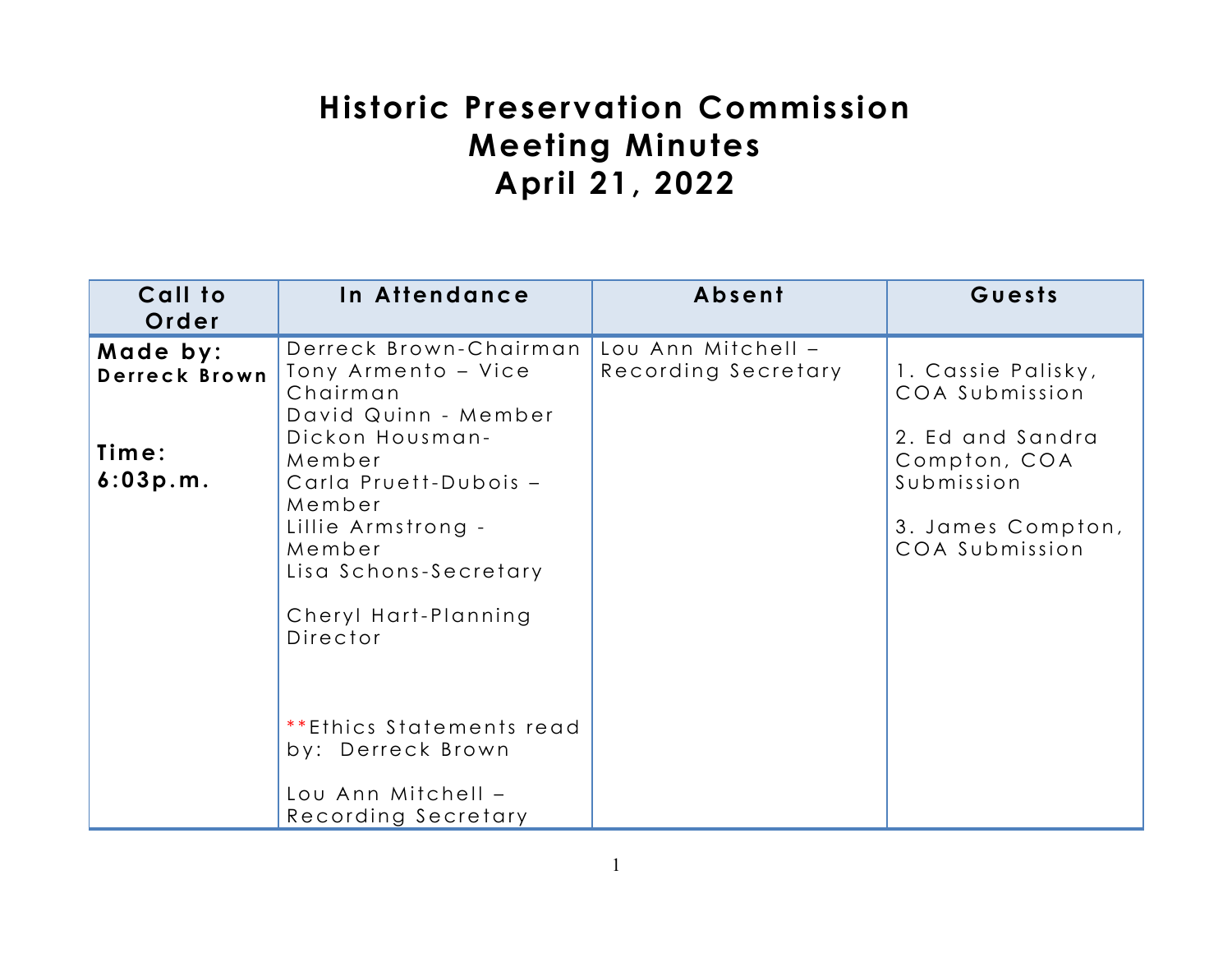| Treasury<br>Report     | <b>Starting Balance</b>                                                                                                                                                                                                                                         |                             |               | <b>Expenditures since</b><br>last meeting | <b>Current Balance</b>                      |
|------------------------|-----------------------------------------------------------------------------------------------------------------------------------------------------------------------------------------------------------------------------------------------------------------|-----------------------------|---------------|-------------------------------------------|---------------------------------------------|
|                        | Current: \$1128.18<br>Includes all minutes, \$500<br>from anonymous<br>Negative balance \$308.18<br>from last year and special<br>purpose fund<br>$$389.00*$<br>(*Special Purpose Contest fund<br>can be carried year to year)<br>No disbursements since August |                             | secretary fee | $$85.00 - recording$                      | Current General Use<br>Balance<br>\$1128.18 |
| Approval<br>of Minutes | Date of<br>Minutes                                                                                                                                                                                                                                              | <b>Motion to</b><br>Approve |               | 2nd                                       | Outcome                                     |
|                        | 3/17/2022                                                                                                                                                                                                                                                       | <b>Tony Armento</b>         |               | David Quinn                               | All Members<br>Approved                     |

Summary of Approved Minor Works: 210 College Street, original approval **s u b m it t e d on Au gu st 15, 2019 . Re s u bm it t e d w it h no c ha n ge s . Co nf ir m e d as a**   $minor$  works and approved. Ed and Sandra Compton, 213 Main Street,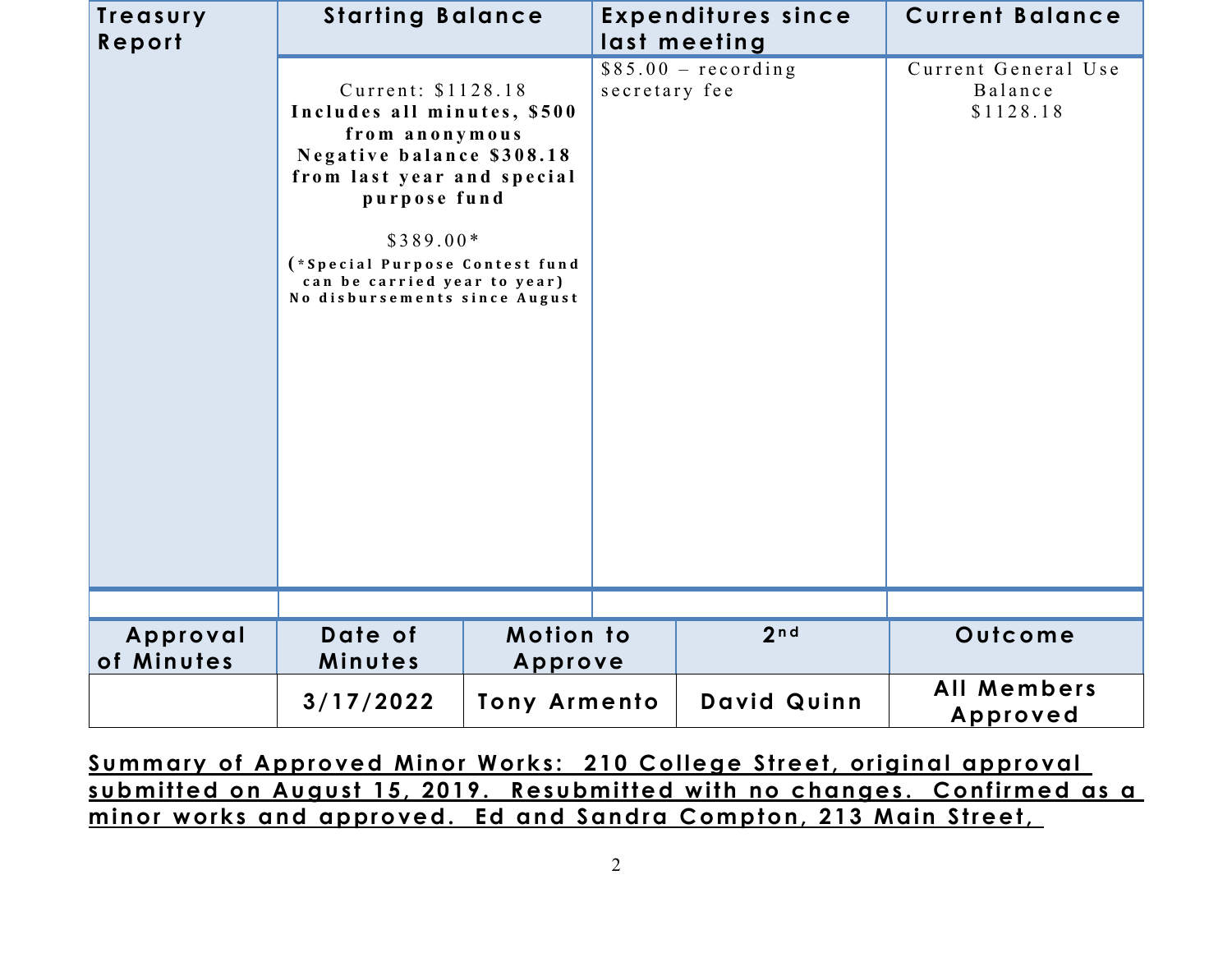#### request to paint foundation and garage approved as Minor Works. Originally submitted and approved on July 16, 2020.

#### **Lisa Schons provided the swearing in of the homeowners for his/her COA** presentation. No conflicts were stated.

#### **COA APPLICATION REVIEW #1: James Compton Claude Rucker House ca. 1940**

| <b>Property Address:</b>                                | 303 Raleigh St, Oxford NC 27565 |                                              |              |                      |  |
|---------------------------------------------------------|---------------------------------|----------------------------------------------|--------------|----------------------|--|
| Sworn stakeholders:                                     | James Compton                   |                                              |              |                      |  |
| Property type:                                          | Contributing Residential        |                                              |              |                      |  |
| Project type:                                           |                                 | Exterior painting, new porch light, shutters |              |                      |  |
| HPC Conflicts of Interest declared:                     | None                            |                                              |              |                      |  |
| <b>Project Description</b>                              |                                 | <b>Factors Considered *</b>                  | **           | Outcome              |  |
| The property owner is requesting COA approval to        |                                 | Height of proposed Structure                 |              | 1. Dickon Housman    |  |
| 1. Replacing roof shingles                              |                                 | Setback/placement of                         |              | made a motion        |  |
| 2. Installing new porch lights                          |                                 | structure                                    |              | that the COA is      |  |
| 3. Installation of shutters with 4 shutters on front of |                                 | <b>Exterior Construction</b>                 | 1.C.2.C.3.   | congruent with the   |  |
| home with 2 panel wood and paint black                  |                                 | <b>Materials</b>                             | $\mathsf{C}$ | <b>Oxford Design</b> |  |
| 4. Installation of black gutters                        |                                 | <b>Exterior Colors</b>                       | 1.C 2.C      | Guidelines 5.104,    |  |
|                                                         |                                 |                                              | 3.C          | 5.105 and should     |  |
|                                                         |                                 | <b>Architectural Details</b>                 | 1.C 2.C      | therefore be         |  |
|                                                         |                                 |                                              | 3.C          | approved.            |  |
|                                                         |                                 | Roof (shape/form/materials)                  |              |                      |  |
|                                                         |                                 | Doors/Windows/Fenestrations                  |              | It was seconded      |  |
|                                                         |                                 | General form and proportion                  | 1.C 2.C      | by Tony Armento.     |  |
|                                                         |                                 |                                              | 3.C          |                      |  |
|                                                         |                                 | Appurtenant fixtures                         |              | The HPC voted        |  |
|                                                         |                                 | <b>Structural Conditions</b>                 |              | unanimously to       |  |
|                                                         |                                 | <b>Trees</b>                                 |              | approve.             |  |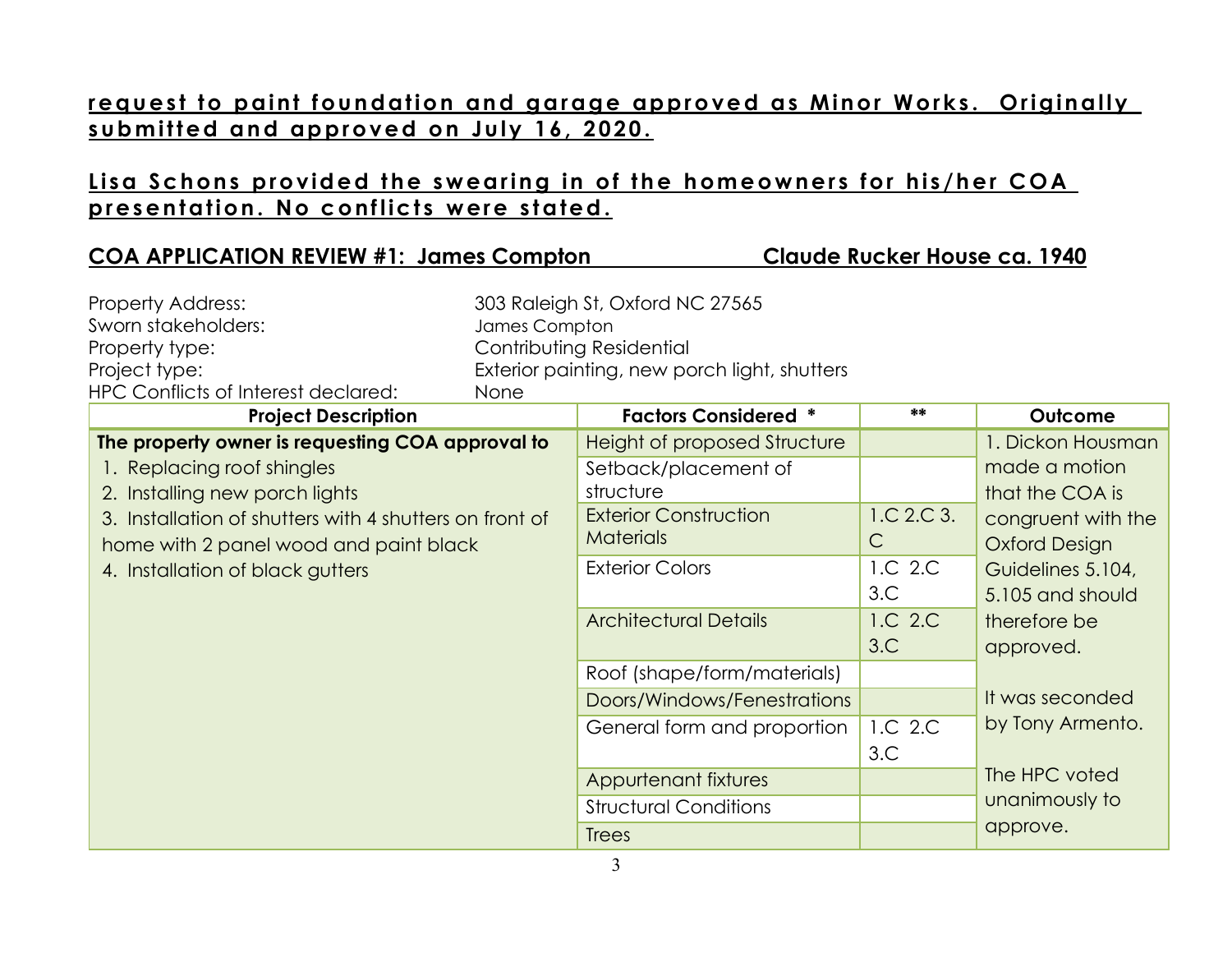|  | 2. Dickon Housman<br>made a motion<br>that the COA is<br>congruent with the<br><b>Oxford Design</b><br>Guidelines 16.103<br>and should<br>therefore be<br>approved.<br>It was seconded |
|--|----------------------------------------------------------------------------------------------------------------------------------------------------------------------------------------|
|  | by Tony Armento.<br>The HPC voted                                                                                                                                                      |
|  | unanimously to<br>approve.<br>3. Dickon Housman                                                                                                                                        |
|  | made a motion<br>that the COA is<br>congruent with the<br><b>Oxford Design</b><br>Guidelines 5.100,<br>5.104 and should<br>therefore be<br>approved.                                   |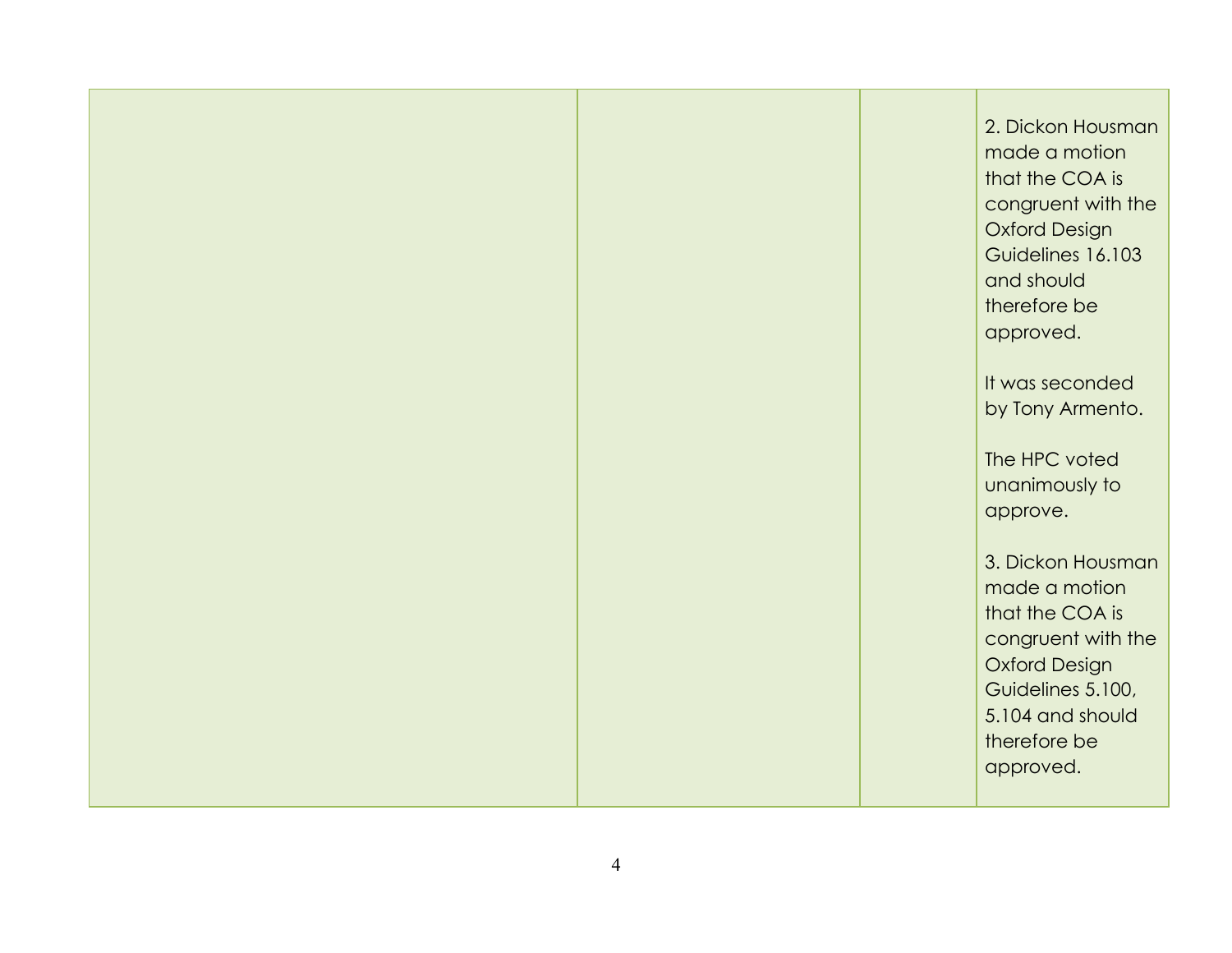|                                                                                                                                                                                                                                             |                                 | It was seconded      |
|---------------------------------------------------------------------------------------------------------------------------------------------------------------------------------------------------------------------------------------------|---------------------------------|----------------------|
|                                                                                                                                                                                                                                             |                                 | by Tony Armento.     |
|                                                                                                                                                                                                                                             |                                 |                      |
|                                                                                                                                                                                                                                             |                                 | The HPC voted        |
|                                                                                                                                                                                                                                             |                                 |                      |
|                                                                                                                                                                                                                                             |                                 | unanimously to       |
|                                                                                                                                                                                                                                             |                                 | approve.             |
|                                                                                                                                                                                                                                             |                                 |                      |
|                                                                                                                                                                                                                                             |                                 | 4. Dickon Housman    |
|                                                                                                                                                                                                                                             |                                 | made a motion        |
|                                                                                                                                                                                                                                             |                                 | that the COA is      |
|                                                                                                                                                                                                                                             |                                 | congruent with the   |
|                                                                                                                                                                                                                                             |                                 |                      |
|                                                                                                                                                                                                                                             |                                 | <b>Oxford Design</b> |
|                                                                                                                                                                                                                                             |                                 | Guidelines 6.100,    |
|                                                                                                                                                                                                                                             |                                 | 6.103 and should     |
|                                                                                                                                                                                                                                             |                                 | therefore be         |
|                                                                                                                                                                                                                                             |                                 | approved.            |
|                                                                                                                                                                                                                                             |                                 |                      |
|                                                                                                                                                                                                                                             |                                 | It was seconded      |
|                                                                                                                                                                                                                                             |                                 | by Tony Armento.     |
|                                                                                                                                                                                                                                             |                                 |                      |
|                                                                                                                                                                                                                                             |                                 |                      |
|                                                                                                                                                                                                                                             |                                 | The HPC voted        |
|                                                                                                                                                                                                                                             |                                 | unanimously to       |
|                                                                                                                                                                                                                                             |                                 | approve.             |
| $\mathbf{u}$ is the contract of the contract of the contract of the contract of the contract of the contract of the contract of the contract of the contract of the contract of the contract of the contract of the contract of t<br>$\sim$ | the contract of the contract of |                      |

- See attached HPC worksheet for full details of factors considered
- \*\* C = Congruent with Historic Aspects of Historic District NC = Not Congruent with Historic Aspects of Historic District NA = This project does not impact this factor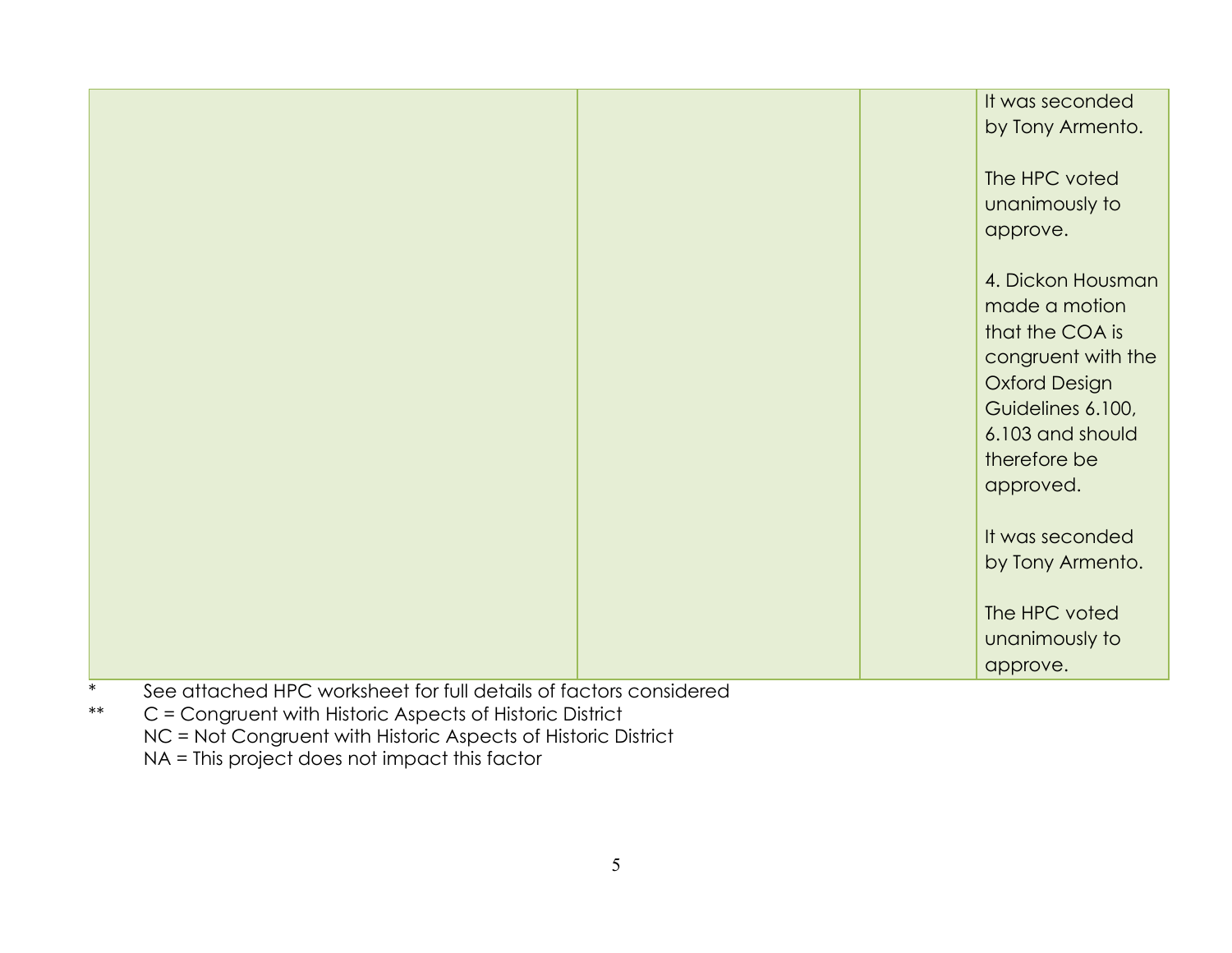### **COA APPLICATION REVIEW #2: Cassie Palisky <b>Titus Grandy House ca. 1850**

| <b>Property Address:</b><br>Sworn stakeholders:<br>Property type:<br>Project type:                                                                                                                                                                                                                                                                                                                                                                                                         | 129 W. Front Street, Raleigh St, Oxford NC 27565<br>Casey & Ray Polisky<br>Contributing Residential |                                                                                                                                                                                                                                                                              |                                                                |                                                                                                                                                                                                                |
|--------------------------------------------------------------------------------------------------------------------------------------------------------------------------------------------------------------------------------------------------------------------------------------------------------------------------------------------------------------------------------------------------------------------------------------------------------------------------------------------|-----------------------------------------------------------------------------------------------------|------------------------------------------------------------------------------------------------------------------------------------------------------------------------------------------------------------------------------------------------------------------------------|----------------------------------------------------------------|----------------------------------------------------------------------------------------------------------------------------------------------------------------------------------------------------------------|
| HPC Conflicts of Interest declared:                                                                                                                                                                                                                                                                                                                                                                                                                                                        | None                                                                                                |                                                                                                                                                                                                                                                                              | **                                                             |                                                                                                                                                                                                                |
| <b>Project Description</b><br>The property owner is requesting COA approval to<br>1. Install 6ft Yard Fence in the back<br>2. Porch fence will be white<br>3. Repair and replace rotten boards and trims<br>4. Repainting of home exterior same color (does<br>not need approval)<br>5. Replace Roof with flat standing seam metal<br>6. Repair Stucco Chimneys and repaint as they are<br>now<br>7. Add missing gutter and install full K gutter system<br>5.102 in taupe, cream or white |                                                                                                     | <b>Factors Considered *</b><br>Height of proposed Structure<br>Setback/placement of<br>structure<br><b>Exterior Construction</b><br><b>Materials</b><br><b>Exterior Colors</b><br><b>Architectural Details</b><br>Roof (shape/form/materials)<br>Doors/Windows/Fenestrations | 1.C.2.C.3.<br>$\mathsf{C}$<br>1.C 2.C<br>3.C<br>1.C 2.C<br>3.C | Outcome<br>1. Tony Armento<br>made a motion<br>that the COA is<br>congruent with the<br><b>Oxford Design</b><br>Guidelines 14.104,<br>14.200, 14203 and<br>should therefore<br>be approved.<br>It was seconded |
| 8. Replace missing Lamppost with like lamppost                                                                                                                                                                                                                                                                                                                                                                                                                                             |                                                                                                     | General form and proportion<br>Appurtenant fixtures<br><b>Structural Conditions</b><br><b>Trees</b>                                                                                                                                                                          | 1.C 2.C<br>3.C                                                 | by Carla DuBois-<br>Pruett.<br>The HPC voted<br>unanimously to<br>approve.<br>2. Tony Armento<br>made a motion                                                                                                 |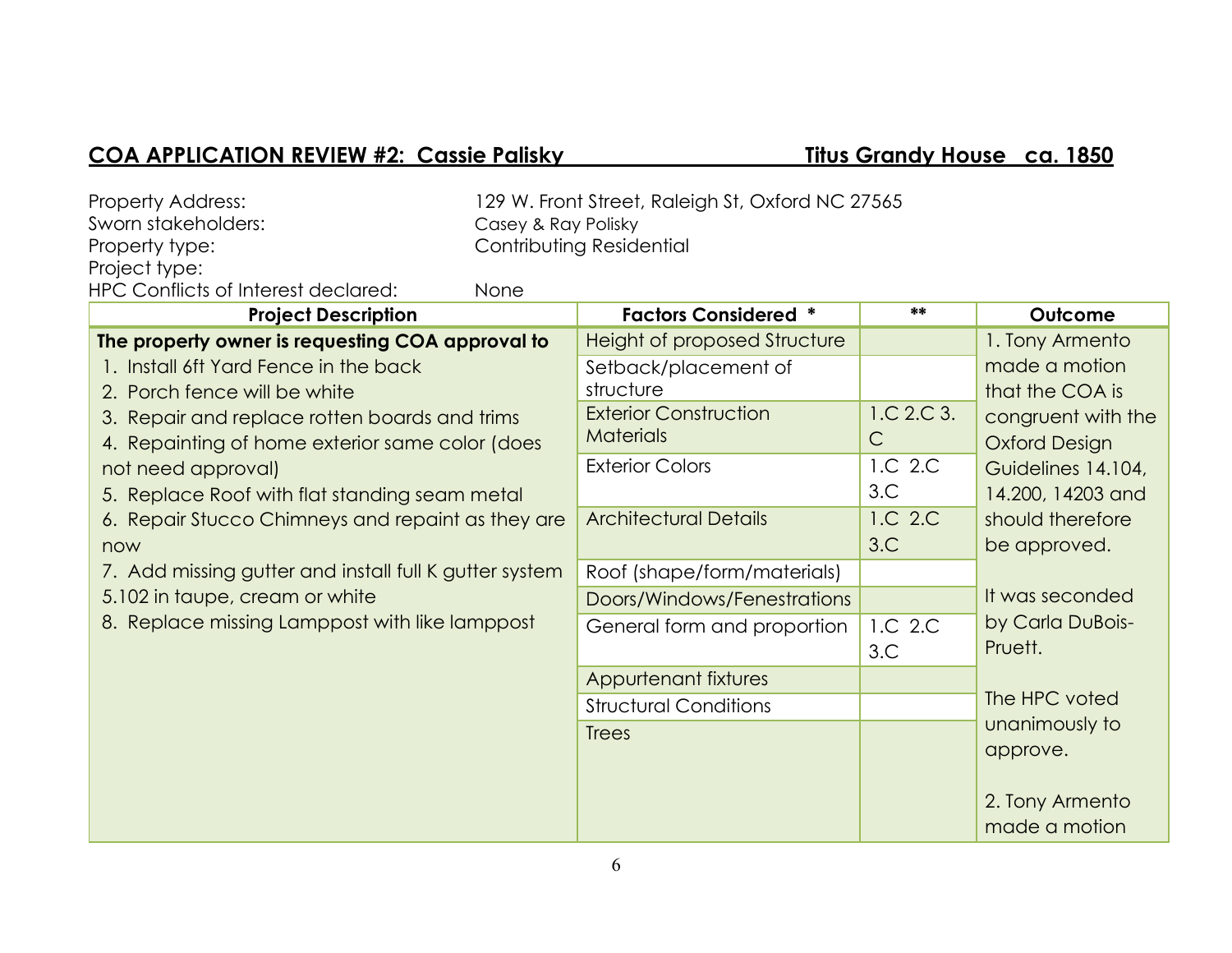|  | that the COA is<br>congruent with the<br><b>Oxford Design</b><br>Guidelines and<br>should therefore<br>be approved.                                                                      |
|--|------------------------------------------------------------------------------------------------------------------------------------------------------------------------------------------|
|  | It was seconded<br>by Carla DuBois-<br>Pruett.                                                                                                                                           |
|  | The HPC voted<br>unanimously to<br>approve.                                                                                                                                              |
|  | 3. Tony Armento<br>made a motion<br>that the COA is<br>congruent with the<br><b>Oxford Design</b><br>Guidelines 1.100,<br>1.102, 1.103,<br>1.105 and should<br>therefore be<br>approved. |
|  | It was seconded<br>by Carla DuBois-<br>Pruett.                                                                                                                                           |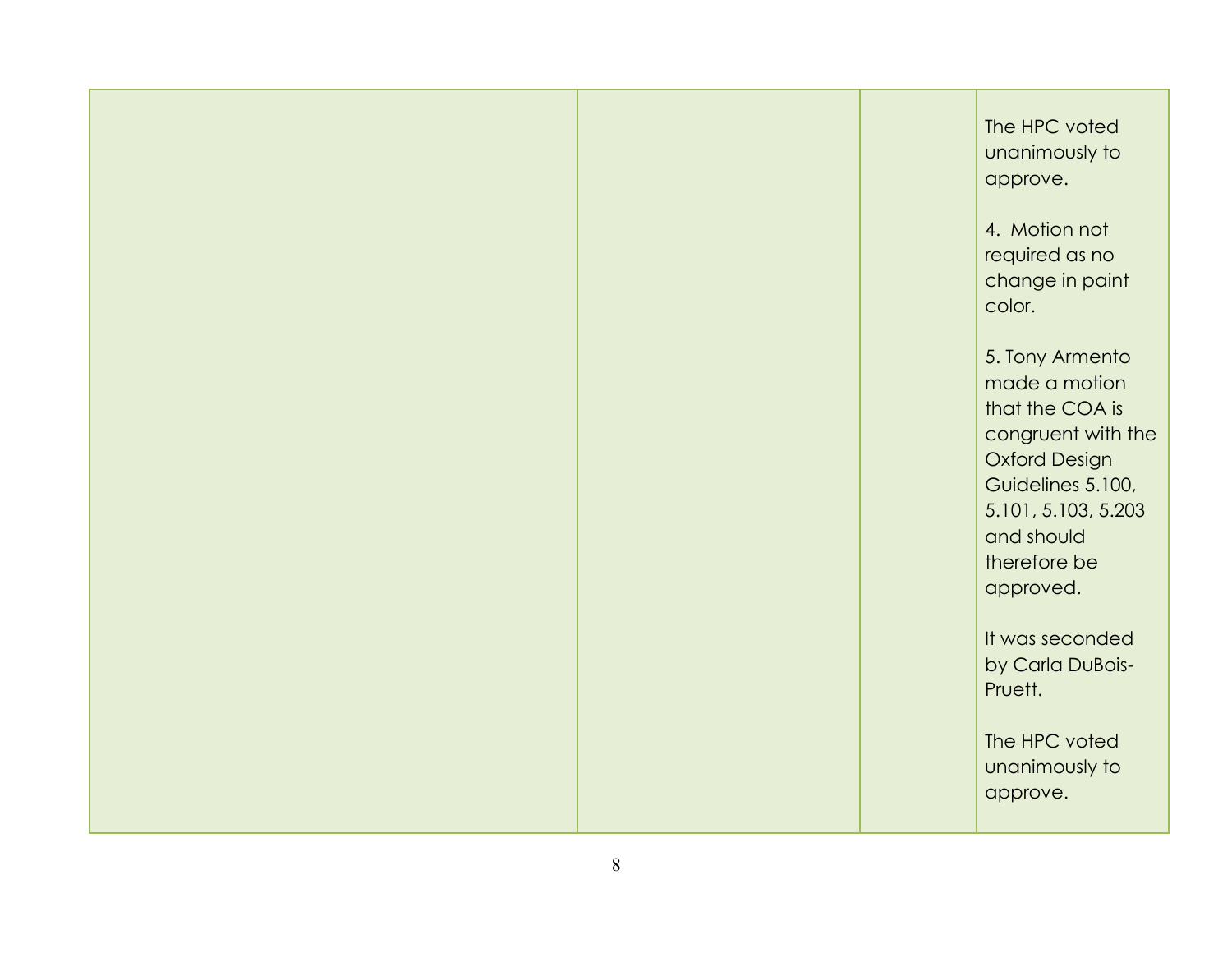| 6. Tony Armento      |
|----------------------|
| made a motion        |
| that the COA is      |
| congruent with the   |
| <b>Oxford Design</b> |
| Guidelines 3.100,    |
|                      |
| 3.102, 3.103, 3.105, |
| 3.201, 3.202, 5.100, |
| 5.102, 5.107 and     |
| should therefore     |
| be approved.         |
|                      |
| It was seconded      |
| by Carla DuBois-     |
| Pruett.              |
|                      |
| The HPC voted        |
| unanimously to       |
| approve.             |
|                      |
| 7. Tony Armento      |
| made a motion        |
| that the COA is      |
| congruent with the   |
| <b>Oxford Design</b> |
| Guidelines 5.102     |
| and should           |
| therefore be         |
| approved.            |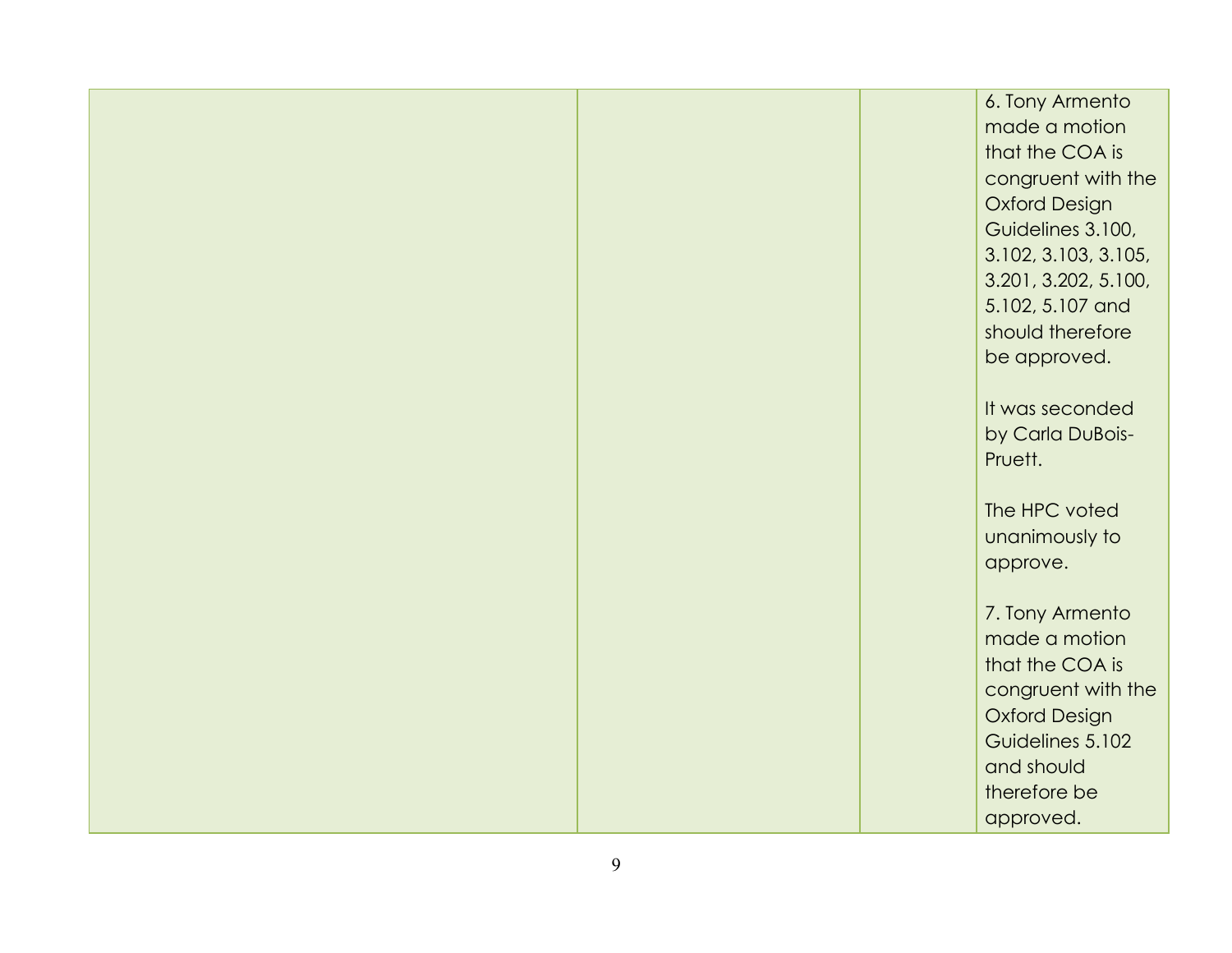| $\ast$                                                            |  | It was seconded<br>by Carla DuBois-<br>Pruett.<br>8. Tony Armento<br>made a motion<br>that the COA is<br>congruent with the<br><b>Oxford Design</b><br>Guidelines 16.103,<br>16.105, 16.106,<br>16.201 and should<br>therefore be<br>approved.<br>It was seconded<br>by Carla DuBois-<br>Pruett. |
|-------------------------------------------------------------------|--|--------------------------------------------------------------------------------------------------------------------------------------------------------------------------------------------------------------------------------------------------------------------------------------------------|
| See attached HPC worksheet for full details of factors considered |  |                                                                                                                                                                                                                                                                                                  |

- \*\* C = Congruent with Historic Aspects of Historic District
	- NC = Not Congruent with Historic Aspects of Historic District

NA = This project does not impact this factor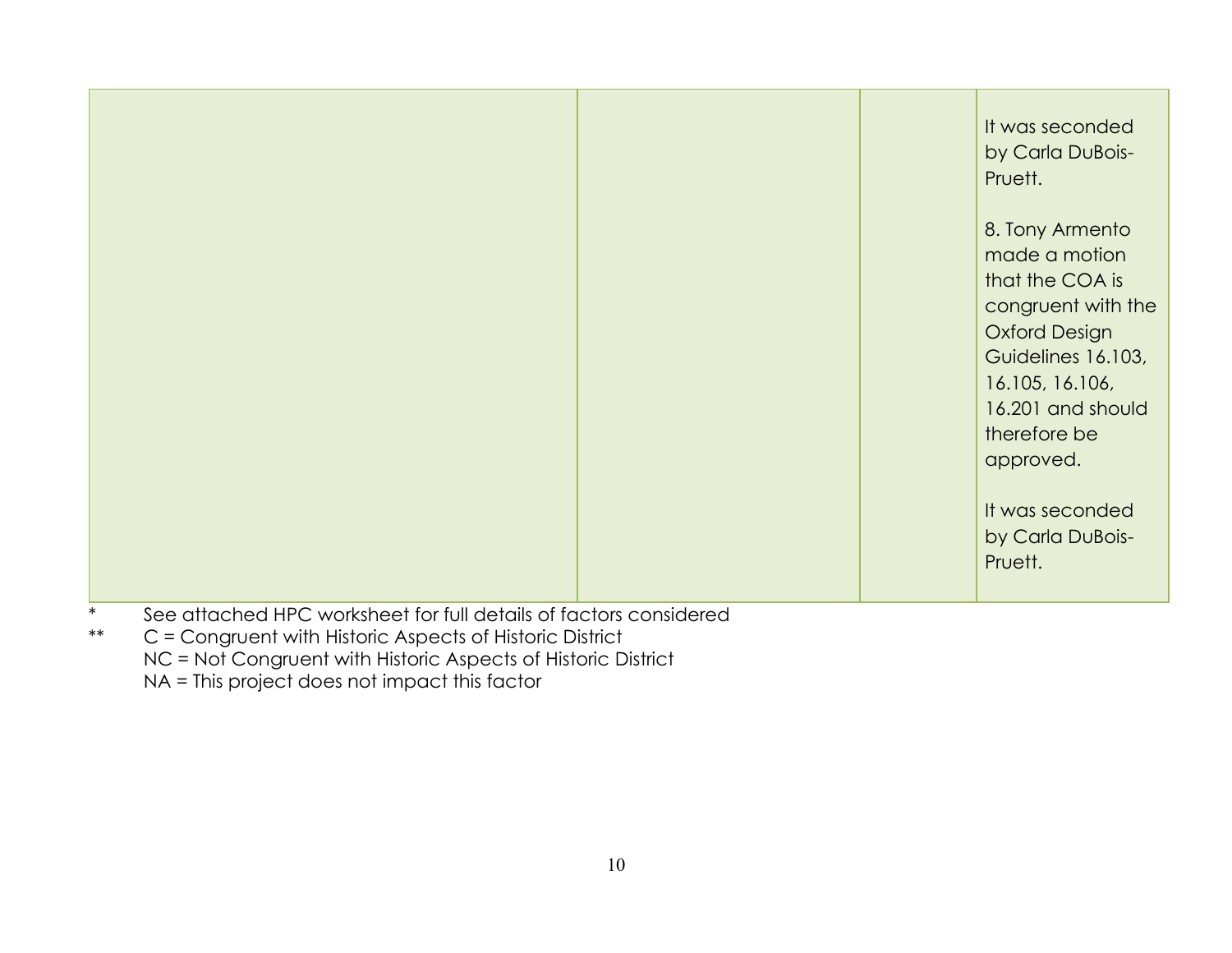## **COA APPLICATION REVIEW #3: Ed & Sandra Compton J.R. Wood House ca. 1915-1922**

| <b>Property Address:</b>                            |                     | 213 Main Street, Oxford NC 27565               |              |                      |
|-----------------------------------------------------|---------------------|------------------------------------------------|--------------|----------------------|
| Sworn stakeholders:                                 | Ed & Sandra Compton |                                                |              |                      |
| Contributing Residential<br>Property type:          |                     |                                                |              |                      |
| Project type:                                       |                     | Repainting of shingles and replacement of roof |              |                      |
| HPC Conflicts of Interest declared:                 | None                |                                                |              |                      |
| <b>Project Description</b>                          |                     | <b>Factors Considered *</b>                    | **           | Outcome              |
| The property owner is requesting COA approval to    |                     | Height of proposed Structure                   |              | 1. Lisa Schons       |
| 1. Replace shingles due to wind and hail damage     |                     | Setback/placement of                           |              | made a motion        |
| with same black asphalt architectural shingles      |                     | structure                                      |              | that the COA is      |
| 2. Paint lower brick - Resubmitted with no changes. |                     | <b>Exterior Construction</b>                   | 1.C.2.C.3.   | congruent with the   |
| Approved as minor works                             |                     | <b>Materials</b>                               | $\mathsf{C}$ | <b>Oxford Design</b> |
| 3. Paint exterior Garage trim. Resubmitted with no  |                     | <b>Exterior Colors</b>                         | 1.C 2.C      | Guidelines 5.104     |
| changes. Approved as minor works                    |                     |                                                | 3.C          | and should           |
| 4. Paint vinyl shutters repaint medium gray color   |                     | <b>Architectural Details</b>                   | 1.C 2.C      | therefore be         |
|                                                     |                     |                                                | 3.C          | approved.            |
|                                                     |                     | Roof (shape/form/materials)                    |              |                      |
|                                                     |                     | Doors/Windows/Fenestrations                    |              | It was seconded      |
|                                                     |                     | General form and proportion                    | 1.C 2.C      | by Lillie Armstrong. |
|                                                     |                     |                                                | 3.C          |                      |
|                                                     |                     | Appurtenant fixtures                           |              | The HPC voted        |
|                                                     |                     | <b>Structural Conditions</b>                   |              | unanimously to       |
|                                                     |                     | <b>Trees</b>                                   |              | approve.             |
|                                                     |                     |                                                |              |                      |
|                                                     |                     |                                                |              | 4. Lisa Schons       |
|                                                     |                     |                                                |              | made a motion        |
|                                                     |                     |                                                |              | that the COA is      |
|                                                     |                     |                                                |              | congruent with the   |
|                                                     |                     |                                                |              | <b>Oxford Design</b> |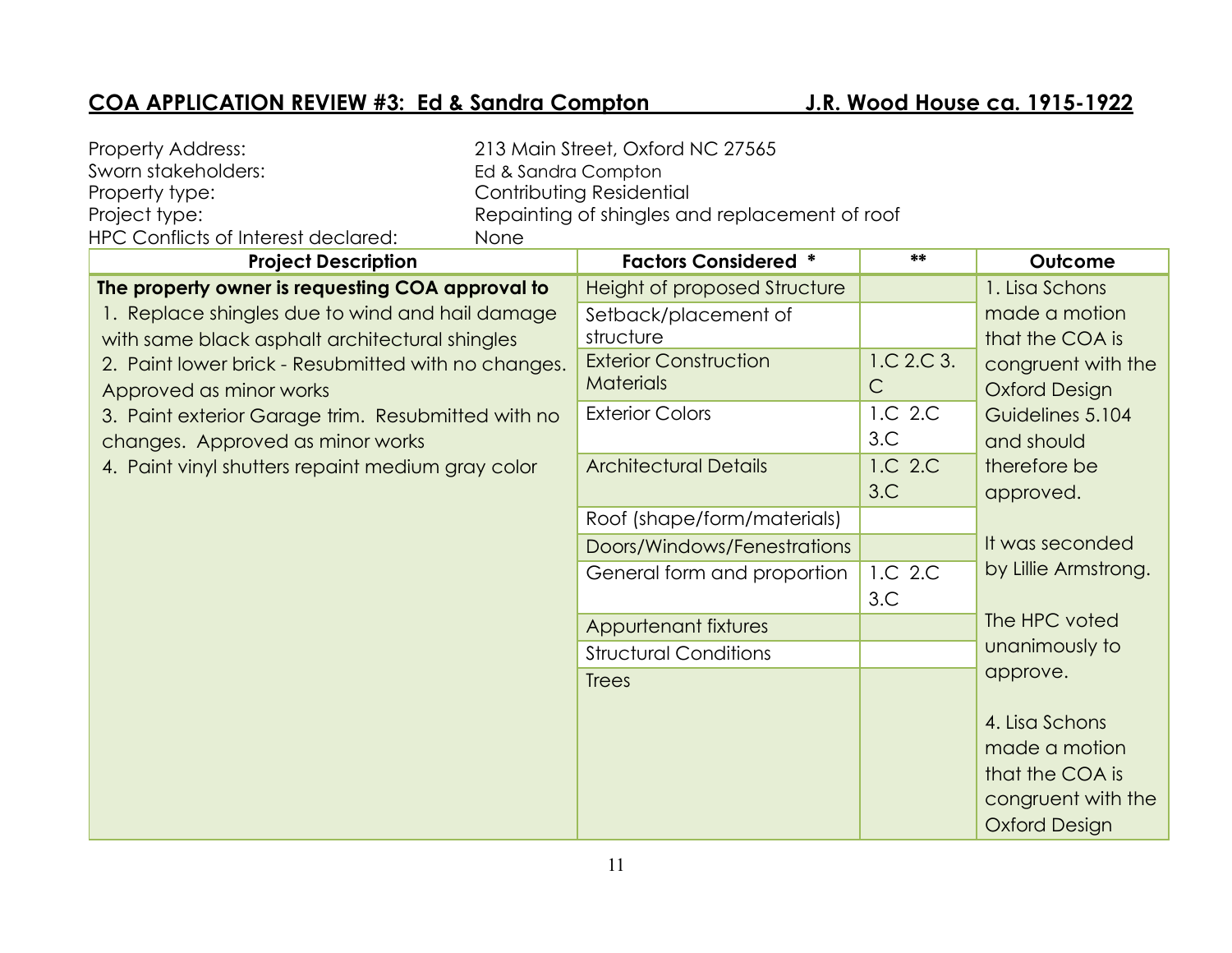|  | Guidelines                              |
|--|-----------------------------------------|
|  | 1.106, 1.202 and                        |
|  | should therefore                        |
|  | be approved.                            |
|  | It was seconded<br>by Lillie Armstrong. |
|  | The HPC voted<br>unanimously to         |
|  | approve.                                |

- \* See attached HPC worksheet for full details of factors considered<br>\*\*  $C =$  Congruent with Historic Aspects of Historic District
- C = Congruent with Historic Aspects of Historic District NC = Not Congruent with Historic Aspects of Historic District NA = This project does not impact this factor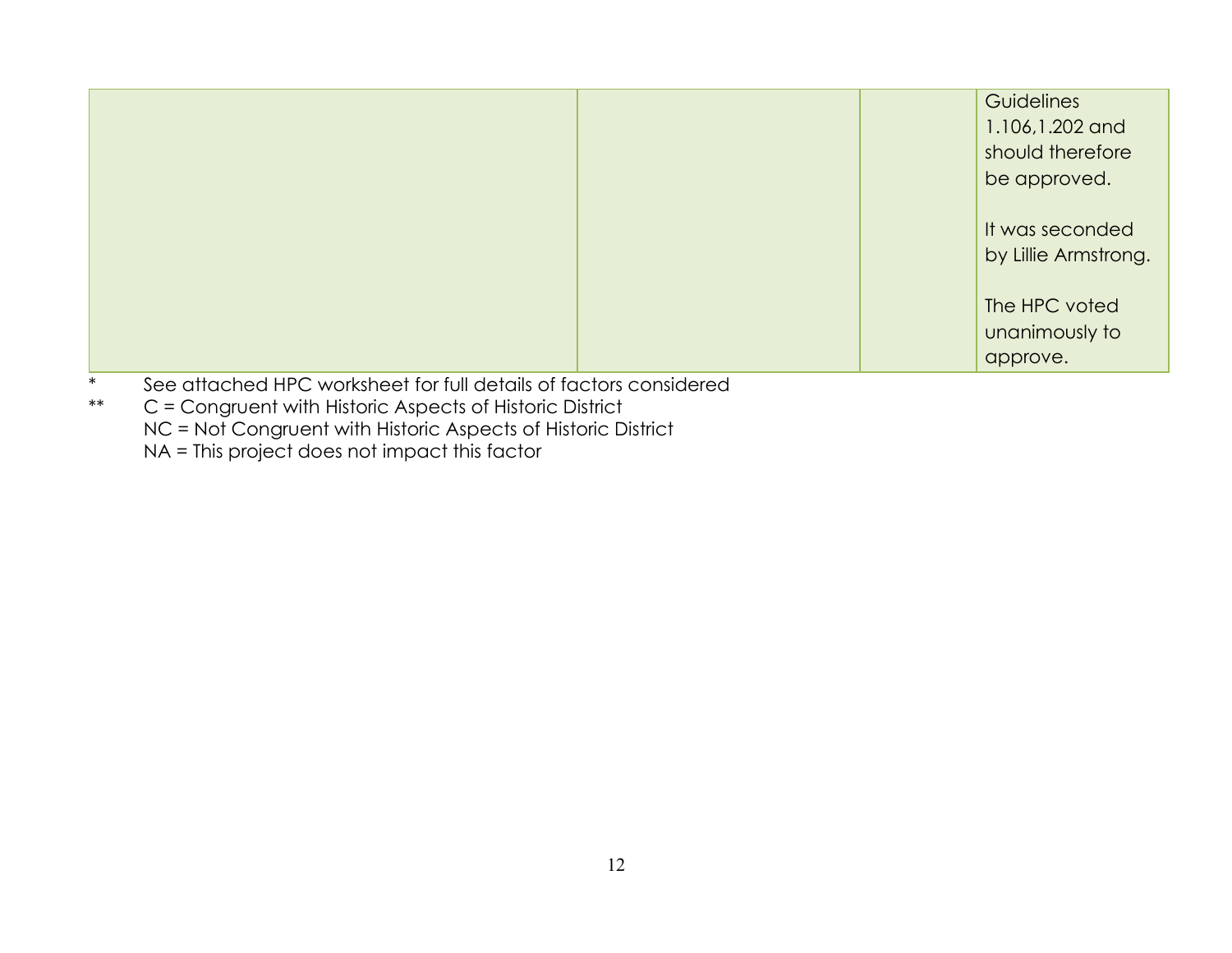# **O ld B u s in es s**

| <b>Topic</b>                                                | <b>Discussion</b>                                                                                                                                                                                                                                                                                                                                                                                                                      | Outcome                                                                                                                                                                                                                                                                                          |  |
|-------------------------------------------------------------|----------------------------------------------------------------------------------------------------------------------------------------------------------------------------------------------------------------------------------------------------------------------------------------------------------------------------------------------------------------------------------------------------------------------------------------|--------------------------------------------------------------------------------------------------------------------------------------------------------------------------------------------------------------------------------------------------------------------------------------------------|--|
| (1) Update<br>regarding Signage<br><b>Markers</b>           | Derreck and David met a few weeks ago and discussed the Oxford<br>Historical Home Plaques. Derreck shared historical home plaque<br>proposals. Currently there are 2 home plaques. National Register<br>has a common format for signs.<br>A discussion was held regarding the Site Markers that would be<br>placed in a yard and coincide the walking tour. Height would be<br>about 8 inches high and easily removal for landscaping. | (1) Update Regarding<br><b>Signage Makers - Derreck</b><br>will follow up with David<br>regarding site markers<br>with name of home and<br>year built. As for the<br>home plaques, Derreck<br>suggested a mailing to<br>homes located in the<br><b>Historic Districts and</b><br>signage options |  |
| (2) Update<br>regarding Walking<br><b>Tour Pamphlet</b>     | Derreck stated that he met with Jeff Schons. Jeff is doing amazing<br>work. Jeff has taken the photos received of homes. and placed on<br>the pamphlet. Goal is to have draft done for review by May/June<br>2022.                                                                                                                                                                                                                     | (2) Update regarding<br><b>Walking Pamphlet -</b><br>Derreck will meet with Jeff<br>and provide update at<br>the next meeting.                                                                                                                                                                   |  |
| (3) Update<br><b>PocketSight Audio</b><br><b>Recordings</b> | Derreck stated the Cloud System utilized for recordings only allows<br>for 3-4 hours for free system loads. If you don't have a subscription,<br>information is shared publicly, and the Commission has no control<br>over it. Derreck asked to create an account that would allow to<br>have a library of the recordings along with control of public sharing<br>and will allow the Commission to make changes.                       | (3) Update Pocketsight<br>Audio Recording-<br>Derreck will buy a<br>subscription for the Cloud<br>System.                                                                                                                                                                                        |  |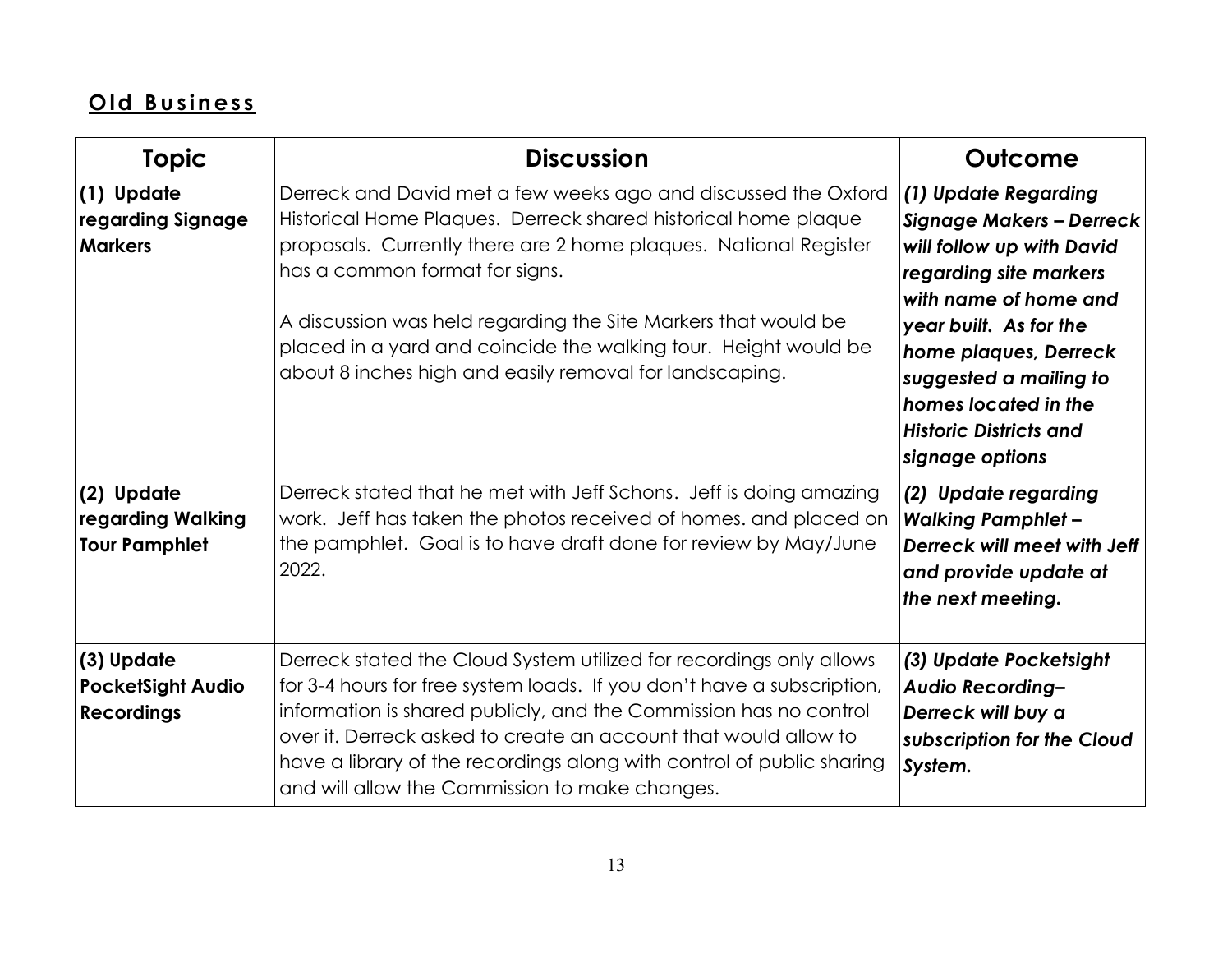| (4) Update OPL<br><b>Article</b>                                                 | Derreck spoke with Jayne and she is working on the article on 202 E.<br>Front Street. She has reached out to the owners and will report<br>back to Derreck. | (4) Update OPL Article -<br>Derreck will provide an<br>update soon. Tony will<br>help review the draft.                                                                                                          |
|----------------------------------------------------------------------------------|-------------------------------------------------------------------------------------------------------------------------------------------------------------|------------------------------------------------------------------------------------------------------------------------------------------------------------------------------------------------------------------|
| <b>Photo Contest</b>                                                             | (5) Update regarding Derreck and Carla. Derreck gave her all the information for her to<br>review and discussed how it has historically been done.          | (5) Update regarding<br><b>Photo Contest - Derreck</b><br>and Carla will meet again<br>and will report back to<br>the Commission<br>regarding the restart of<br>the contest.                                     |
| (6) Update regarding<br><b>National Historic</b><br>Preservation<br>Proclamation | Derreck stated that Cheryl confirmed the National Historic<br>Preservation Proclamation by the Mayor is on the agenda for the<br>May Commissioners meeting. | (6) Update regarding<br><b>National Historic</b><br><b>Preservation Proclamation</b><br>- Derreck will provide<br>wording to Cheryl who will<br>ensure it is submitted and<br>published in the Oxford<br>Ledger. |
| (7) Update<br>regarding Recording<br><b>Secretary Search</b>                     | Derreck stated he is still looking. If anyone knows of someone,<br>please let Derreck know.                                                                 | (7) Update regarding<br><b>Recording Secretary</b><br>Search - Derreck stated<br>Lou will continue to help.                                                                                                      |